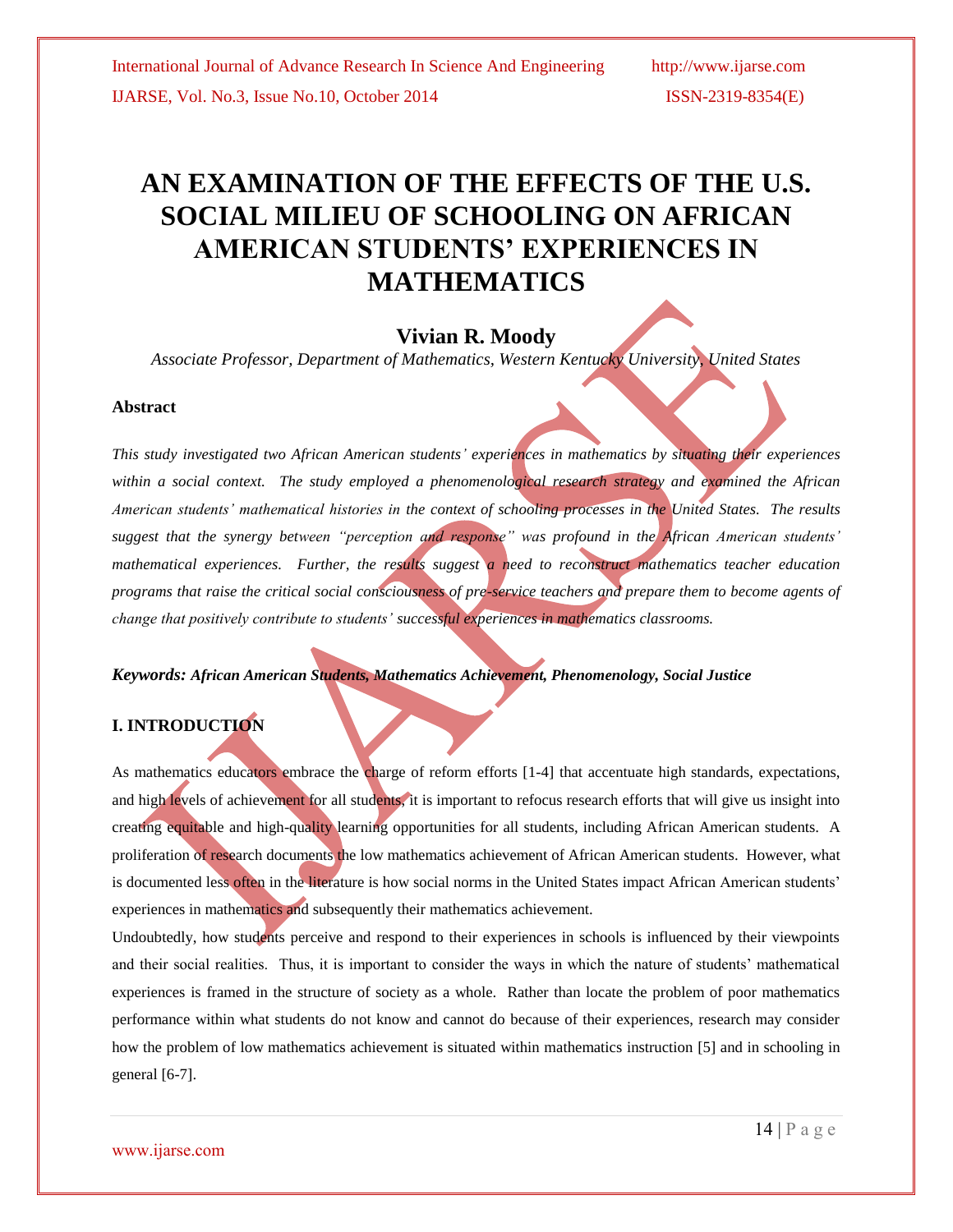The purpose of this research was to examine African American students' experiences in schools and mathematics classrooms by conceptualizing the social constructs that influence these experiences. This study sought to answer the following research questions:

- 1. How do social norms and societal propensities in the United States affect African American students' mathematical experiences?
- 2. To what extent does the notion of "perception and response" play a role in African American students' experiences in mathematics classrooms in the United States?

### **II. THE SOCIAL EFFECTS OF SCHOOLING IN THE UNITED STATES**

In their critiques, educators and social critics have distinguished between the educational opportunities in the United States of middle-class White students and those of African American students [6, 8-9, 7]. In particular, inadequate access to high quality classroom environments [7], a lack of high expectations for student performance and achievement [6, 10], and the pervasive structural inequities in  $\overline{U.S.}$  schools and in  $\overline{U.S.}$  society contribute to the disparities in educational experiences among students in this country [7, 11]. As a consequence, these lead to inequities in school mathematics [5]. Within the school curriculum, mathematics holds a privileged position as a form of cultural capital that is positioned to benefit certain children [5] as not all children are expected to learn mathematics or at least the same mathematics [12].

Mathematics education, viewed as a gateway to high status, privileged positions in classrooms and schools as well as to choice and advancement [13], can also act as a filter, limiting access and opportunities for students who do not succeed in mathematics [5]. The United States school curriculum, largely viewed as *neutral* and assumed to consist of a straightforward, unambiguous form and content [14, 5] can be transmitted to students in a manner that is "unusually narrow and ritualistic, leading able students to reject the discipline as a sensitive stage in their identity development" [13].

### **III. METHODOLOGY**

This study employed a phenomenological research strategy. This study resonates with the writings of Muller [15], Omizo and Omizo [16], and Tesch [17] that described phenomenology as the study of lived experiences and essences that allow researchers to discover that, which makes an experience unique and meaningful for an individual. Further, phenomenology is aimed at interpretive understanding and describes subjective experience from the viewpoint of the individual [15-17]. For example, phenomenologists would not investigate the culture of an integrated classroom of Mexican-American and White American children. Rather, phenomenological research would explore what it is like to be a White or a Mexican-American child in an integrated classroom (i.e., the phenomena of being White or Mexican-American in a particular context) [17]. The author particularly sought to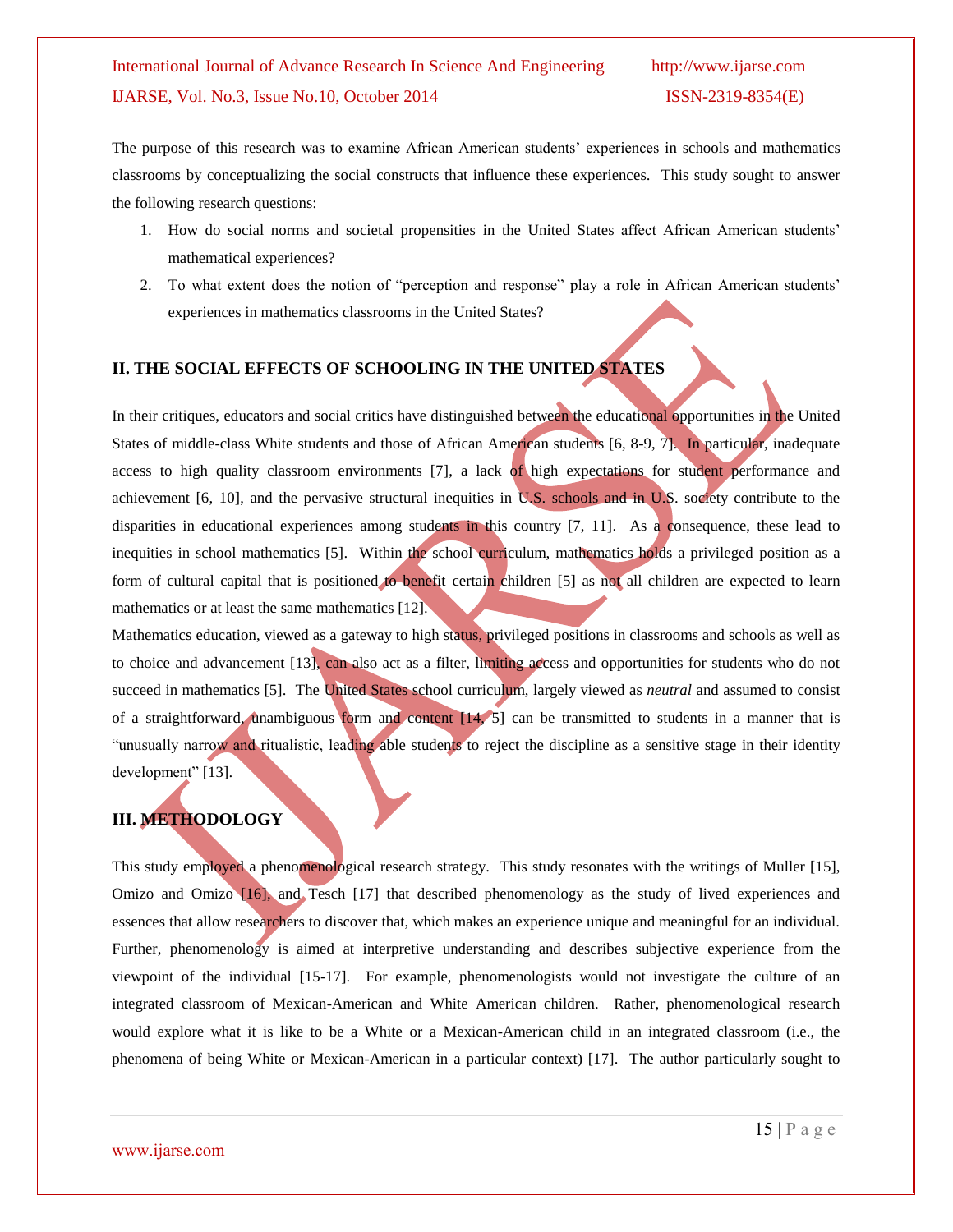conceptualize the phenomenon of being an African American mathematics student in the United States and sought to conceptualize this phenomenon from the viewpoint of individuals who had experienced it.

There has been much debate in the literature about phenomenology, its methods, procedures, and what even constitutes phenomenological research [18]. Of the many different writings on and references to phenomenology, scholars have viewed phenomenology as a paradigm, a philosophy or perspective, and it has sometimes been viewed as synonymous with qualitative methods like naturalistic inquiry [18]. Although writers have gone back and forth about the essence of phenomenological research, they do seem to agree that the purpose of phenomenology is to describe the personal experiences of individuals from the perspective of the individual [17-19]. Specifically, phenomenologists reframe from imposing preconceived notions about the experiences of individuals and allow individuals to speak for themselves [15-16] about their experiences.

#### **3.1 Participants**

Two African American students participated in this longitudinal study. The selection of participants in this study was a criterion-based selection. "Criterion-based selection requires that the researcher establishes in advance a set of criteria or a list of attributes that the units for study must possess" [20]. The researcher "then searches for exemplars that match the specified array of characteristics<sup>"</sup> [20]. For this study, the participants had to be college African American students in the United States who were near completion of a mathematics or mathematics education degree. The author particularly sought those mathematics students who had successfully completed a calculus sequence, had completed at least one upper-level mathematics course beyond calculus, and were currently enrolled in an upper-level mathematics course.

#### **3.2 Data Collection**

Data were collected in the form of an initial survey, an autobiography, and interviews (including a third and final interview that consisted of a member-check by the participants). The initial survey was a questionnaire that consisted of open-ended questions. The participants were asked to describe the schools they attended from primary school throughout college. They were asked to provide descriptions in their own words of these schools, the mathematics courses they took, their mathematics teachers, and the mathematics classrooms in which they participated. For the autobiography, the participants were asked to write a story of their lives as African American mathematics students in the schools and mathematics classrooms they had described in the initial survey. They were given no instructions on how to write their stories but were asked to describe their interactions with mathematics teachers, peers, and other persons who were important in the telling of their stories. The participants were interviewed three times: once, after the completion of the initial survey, secondly, after the completion of the autobiography, and a third time toward the end of the study. The interviews were audio taped and transcribed for analysis.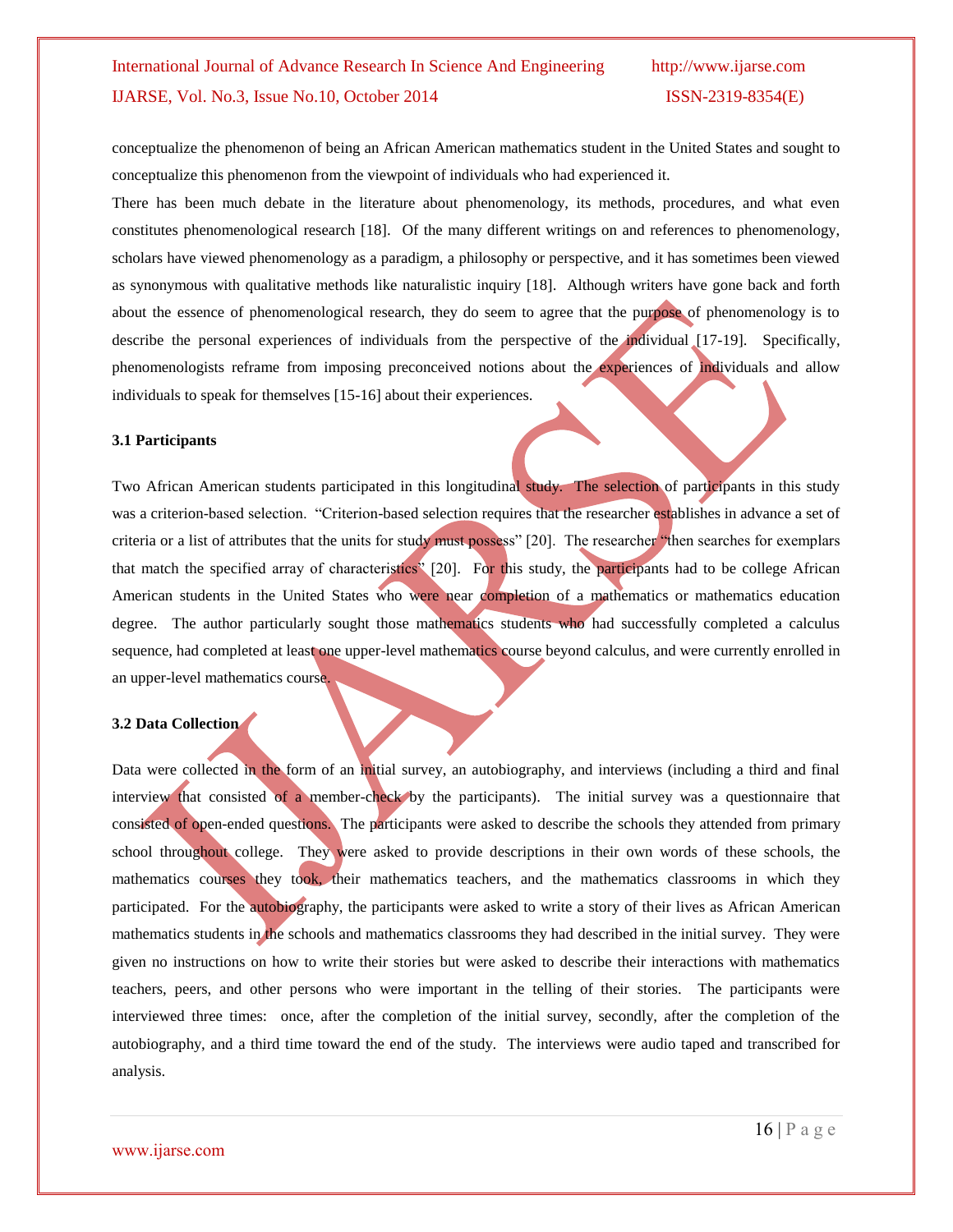#### **3.3 Data Analysis**

Phenomenological research involves what is called *reductive analysis* [15]. Reductive analysis involves the identifying, coding, and categorizing of data into meaningful units [15]. Further, the technique of phenomenological reduction has two phases. First, there is a back-and-forth movement between a phase of thinking and analyzing and a phase of data gathering [17]. During this back-and-forth phase, the initial survey and the autobiography were used as data sources, were analyzed, and were then used as stimuli to gather more data during interviews. For example, the author analyzed the initial survey by tagging or coding the raw data and putting the raw data into categories that bore the same codes. Then the author used the categories to develop interview focus questions for the upcoming interview. The same was done with the autobiography. During the final interview, the author shared the initial coding and categories with the participants and sought their input for the initial meanings that were attached to the categories.

In the second phase of reductive analysis, categories are reduced to patterns or recurring themes. In this phase, the author analyzed all the data from the initial survey, the autobiography, and the three interviews by searching for invariant themes. For example, the author looked across data sources, treating each participant as a separate unit of analysis, then re-coded the data, sorted the data according to patterns or recurring themes, and attached a descriptor or meaning to the themes.

#### **IV. RESULTS AND DISCUSSION**

The two African American students in this study described their experiences in mathematics quite differently. Although they both would be considered as successful mathematics students in the United States, social norms affected their mathematical experiences in different ways. Further, their perceptions of and responses to their experiences in mathematics classrooms were markedly different.

### **4.1 Social Norms**

To answer research question #1, "How do social norms and societal propensities in the United States affect African American students' mathematical experiences?" the author used reductive analysis (descried above) of the participants' initial survey, autobiography, and interviews to conceptualize their socialization in schools and mathematics classrooms . The results are shown in Table 1.

| Social Effects of Schooling on Student One's                                                                                | Social Effects of Schooling on Student Two's |
|-----------------------------------------------------------------------------------------------------------------------------|----------------------------------------------|
| <b>Mathematical Experiences</b>                                                                                             | <b>Mathematical Experiences</b>              |
| 1. Teachers and school personnel considered <i>Student One</i>   1. Teachers and school personnel considered <i>Student</i> |                                              |
| to be inadequate to learn mathematics during her primary $\mid Two\>$ to be very capable to learn mathematics during        |                                              |
| schooling years and placed her in a low academic   her primary schooling years and placed her in a high-                    |                                              |

#### **Table 1. The Effects of Social Norms**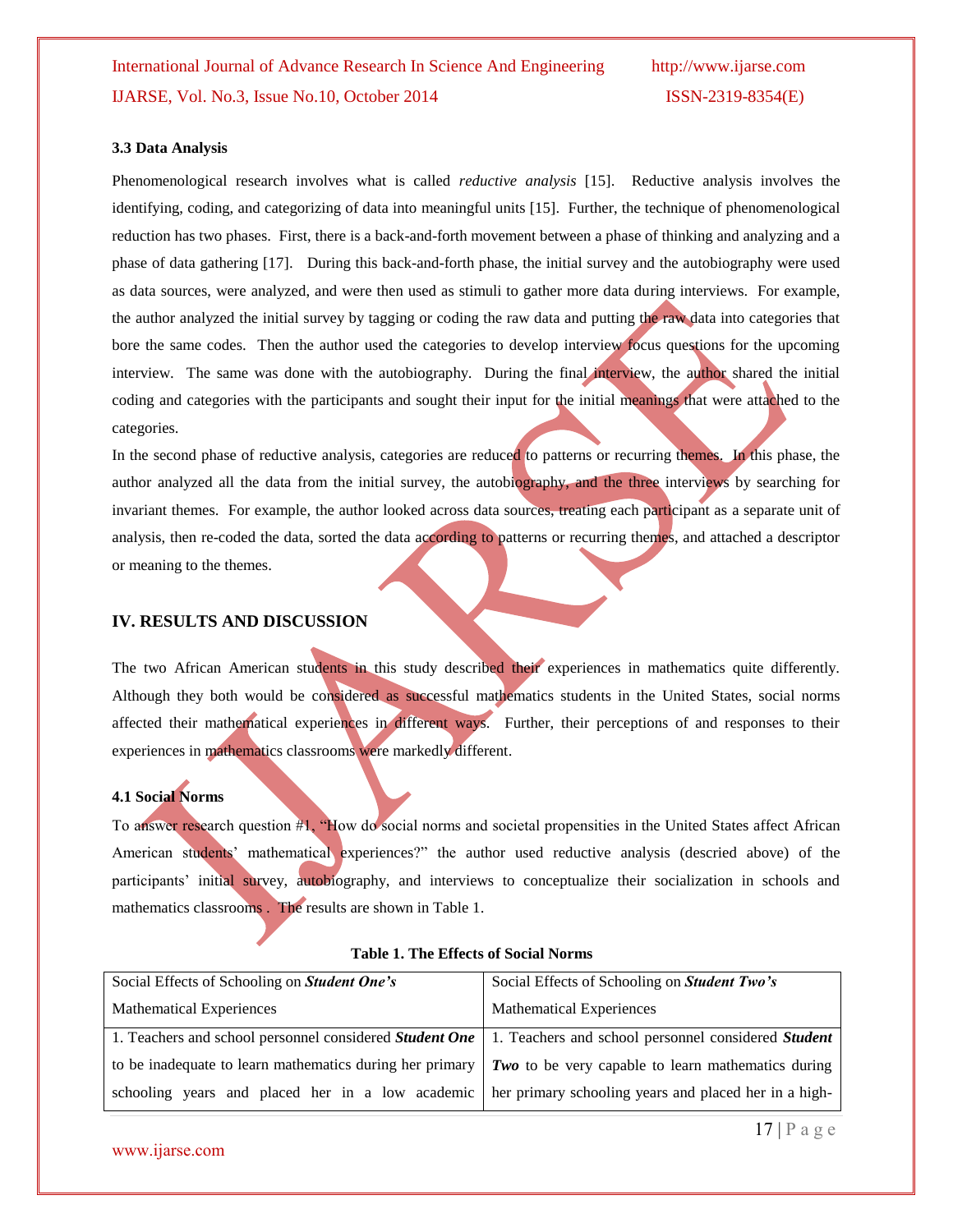| achievement track.                                            | achieving academic track.                                  |
|---------------------------------------------------------------|------------------------------------------------------------|
| 2. Because of her success with school mathematics, other      | 2. Because of her success with school mathematics,         |
| African Americans students accused <b>Student One</b> of      | other African American students considered Student         |
| acting White during her secondary schooling years.            | <b>Two</b> as one who would most likely succeed during her |
|                                                               | secondary schooling years and in life in general.          |
| 3. Because of her striving for academic excellence in         | 3. Because of her striving for academic excellence in      |
| mathematics, other African American students considered       | mathematics, other African American<br>students            |
| <b>Student One</b> to be a sell out during her secondary      | considered <i>Student Two</i> to be intelligent during her |
| schooling years.                                              | secondary schooling years.                                 |
| 4. Because of making good grades in her collegiate            | 4. Because of making good grades in her collegiate         |
| studies, other African American students and White            | studies, other African American students and White         |
| students considered <i>Student One</i> to be very intelligent | students considered <i>Student</i> Two to be one that      |
| and to be an "exception" to the rule.                         | worked extremely hard and sought help from others          |
|                                                               | that were usually her White counterparts.                  |

As shown in Table 1, both students were met with challenges in their mathematical experiences. *Student One* was met with many challenges early in her schooling years that she described as *struggles*, *obstacles*, and *barriers* to her succeeding in mathematics. By contrast, *Student Two* described her challenges as content related rather than social related. In other words, her challenge was with learning higher-level mathematics in her collegiate studies when mathematics content seemed to be easy for her to grasp in her primary and secondary schooling years.

### **4.2 Perceptions of and Responses to Schooling**

To answer research question #2, "To what extent does the notion of *perception and response* play a role in African American students' experiences in mathematics classrooms in the United States?" the author again used reductive analysis of the participants' initial survey, autobiography, and interviews to conceptualize how they perceived their experiences in schools and mathematics classrooms and how they responded to those experiences. The results are shown in Table 2.

| <b>Student One's Perceptions and Responses</b>                                                       | <b><i>Student Two's</i></b> Perceptions and Responses                                                      |
|------------------------------------------------------------------------------------------------------|------------------------------------------------------------------------------------------------------------|
|                                                                                                      | 1. Although teachers and school personnel considered   1. Recall, teachers and school personnel considered |
| <b>Student One</b> to be inadequate to learn mathematics                                             | <b>Student Two</b> to be very capable of learning mathematics                                              |
|                                                                                                      | during her primary schooling years, her mother and during her primary schooling years and she responded    |
| one African American teacher encouraged her to do $\vert$ by striving for excellence in mathematics. |                                                                                                            |
| well in mathematics.                                                                                 |                                                                                                            |

### **Table 2. Perceptions of and Responses to Mathematical Experiences**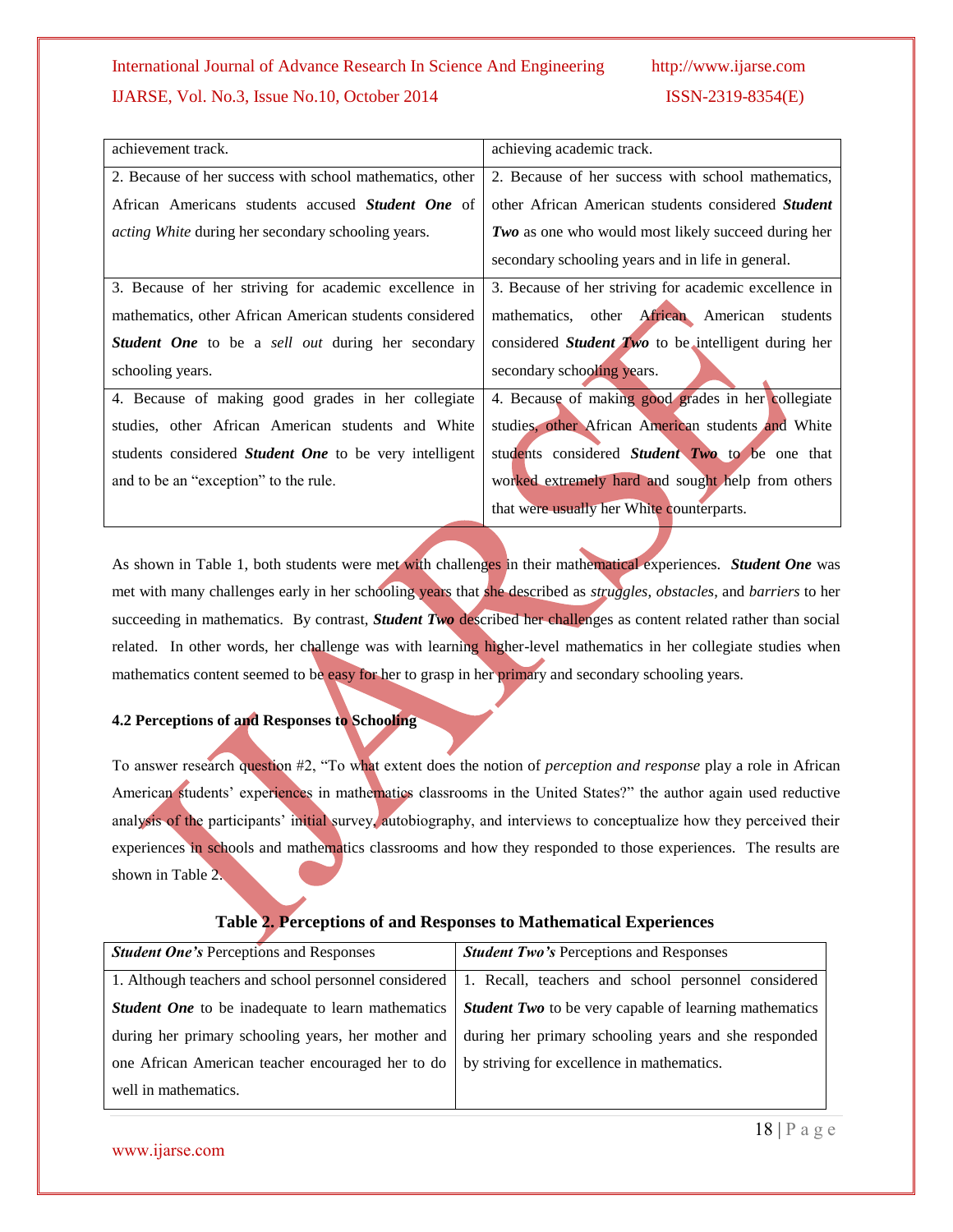| 2. Since other African Americans students accused                                                                        | 2. Since other African American students considered         |  |
|--------------------------------------------------------------------------------------------------------------------------|-------------------------------------------------------------|--|
| Student One of acting White during her secondary                                                                         | Student Two as one who would most likely succeed            |  |
| schooling years, she hid her academic striving and                                                                       | during her secondary schooling years and in life in         |  |
| pretended not to understand mathematics.                                                                                 | general, she worked extremely hard to be ranked number      |  |
|                                                                                                                          | one academically in her class.                              |  |
| 3. Since other African American students considered                                                                      | 3. Since other African American students considered         |  |
| Student One to be a sell out during her secondary                                                                        | Student Two to be intelligent during her secondary          |  |
| schooling years, she questioned her loyalty to other                                                                     | schooling years, she challenged herself to prove to other   |  |
| African Americans and considered abandoning her                                                                          | African Americans just how successful she could be.         |  |
| quest to succeed in mathematics and in school in                                                                         |                                                             |  |
| However, she continued her quest for<br>general.                                                                         |                                                             |  |
| academic excellence despite these feelings.                                                                              |                                                             |  |
| 4. Recall, because of making good grades in her                                                                          | 4. Recall, because of making good grades in her             |  |
| collegiate studies, other African American students                                                                      | collegiate studies, other African American students and     |  |
| and White students considered Student One to be                                                                          | White students considered Student Two to be one that        |  |
| very intelligent and to be an <i>exception</i> to the rule.                                                              | worked extremely hard and sought help from others that      |  |
| This, in turn, positively affected Student One's                                                                         | were usually her White counterparts.<br>This caused         |  |
| confidence in her ability to do mathematics and for                                                                      | <b>Student Two to question whether she was smart enough</b> |  |
| the first time, she wanted others to see her academic                                                                    | to succeed in higher-level mathematics. However, she        |  |
| striving and success in mathematics.                                                                                     | continued working hard despite these feelings and           |  |
|                                                                                                                          | ultimately succeeded in higher-level mathematics.           |  |
|                                                                                                                          |                                                             |  |
| As shown in Table 2, the students in this study perceived their mathematical experiences differently at different times  |                                                             |  |
| during their schooling, but both employed responses that ultimately contributed to their succeeding in mathematics.      |                                                             |  |
| For example, Student One responded to being accused of acting White and selling out, by hiding her academic              |                                                             |  |
| striving. However, she continued to pursue excellence without her African American peers' knowledge of her               |                                                             |  |
| pursuit. This response ultimately led to her succeeding in mathematics. Further, this response is in contrast to what    |                                                             |  |
| has been posited in the literature [21-24]. For example, in Solomon's [23] and Willis' [24] work, they found that        |                                                             |  |
| students who felt as though the school culture was in conflict with their own culture tended to resist school and resist |                                                             |  |
| the behaviors necessary to succeed in school. Similarly, Ogbu [22] found in his study that many African American         |                                                             |  |
| students perceived the ideologies of school culture to be that of White culture. Thus, to resist White culture, the      |                                                             |  |

succeed in school. In this study, *Student One* chose to hide her acceptance of the ideologies of school culture rather than resist them. However, unlike *Student One*, *Student Two* never considered hiding her academic striving. In

African American students found it necessary to resist school culture and the behaviors that would cause one to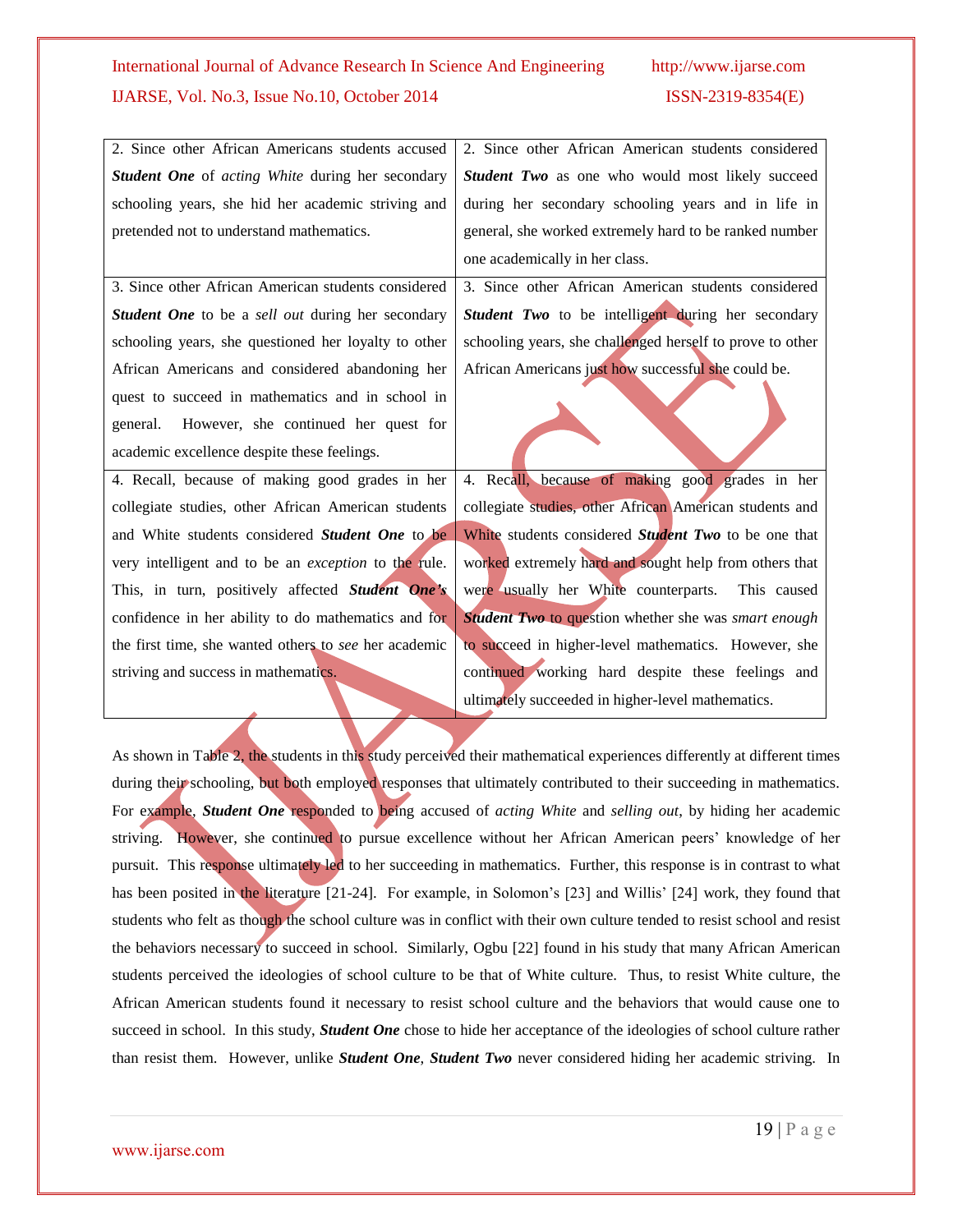fact, she perceived the ideologies of school culture as congruous with her own culture and wanted others, including her African American peers, to *see* that she could succeed in mathematics.

#### **V. CONCLUSION**

This study was limited to two African American mathematics students. Thus, we cannot draw conclusions or make generalizations and apply them to *all* African American students in the United States. In fact, we learn from the two African Americans in this study that students may belong to subcultures and social groups within their dominant culture. Depending on how students view their membership in these subcultures and social groups in relation to the dominant culture to which they belong, their experiences in schools and in mathematics classrooms in the United States may be oppressive.

We also learn from the experiences of the African American mathematics students in this study that schools in the United States are not immune to the stress, prejudices, inequalities, and inequities that exist in the larger society [25-27]. In fact, U.S. schools may participate in maintaining or perpetuating differential economic, political, and cultural power [25-27]. Thus, mathematics teacher education programs must play an *active* role in eradicating differential schooling experiences among mathematics students in the United States by providing pre-service teachers with opportunities to reconsider and reconstruct their beliefs and personal theories about who can learn or do mathematics. Further, pre-service teachers should be given opportunities to reflect on how these beliefs might affect their teaching practices. Hence, mathematics teacher education programs must promote inquiry into the complexity of teaching students from varying cultural backgrounds and social orientations. Further, pre-service teachers must participate in mathematics teacher education programs that raise their critical social consciousness and help them understand the nature of structural oppression in the United States as it affects African American students' mathematical experiences. For example, exploring how schools place students into particular academic achievement tracks and what this means for African American students or how academically tracking students affects the mathematical experiences of African American students, can help pre-service teachers recognize and reflect on schooling practices that impede or contribute to the success of African American students.

Further, examining the notion of *acting White* and other forms of peer criticisms has the propensity of facilitating pre-service teachers' conceptualization of how *stereotyping* can impact African American students' persistence in mathematics. Mathematics teacher education programs must encourage pre-service teachers to reflect on potential barriers that work to engender mathematics failure among African American students and consider what their teaching roles might be to help move students beyond such obstacles. Further, in the instance of stereotyping, teachers can focus on the "task of lifting this situational threat" [28] with their students and employ Freire's [29] notion of an authentic education of critical pedagogy and practice that includes the teacher working as a coinvestigator with the student through dialogue to transform any reality that would impede students' mathematics achievement.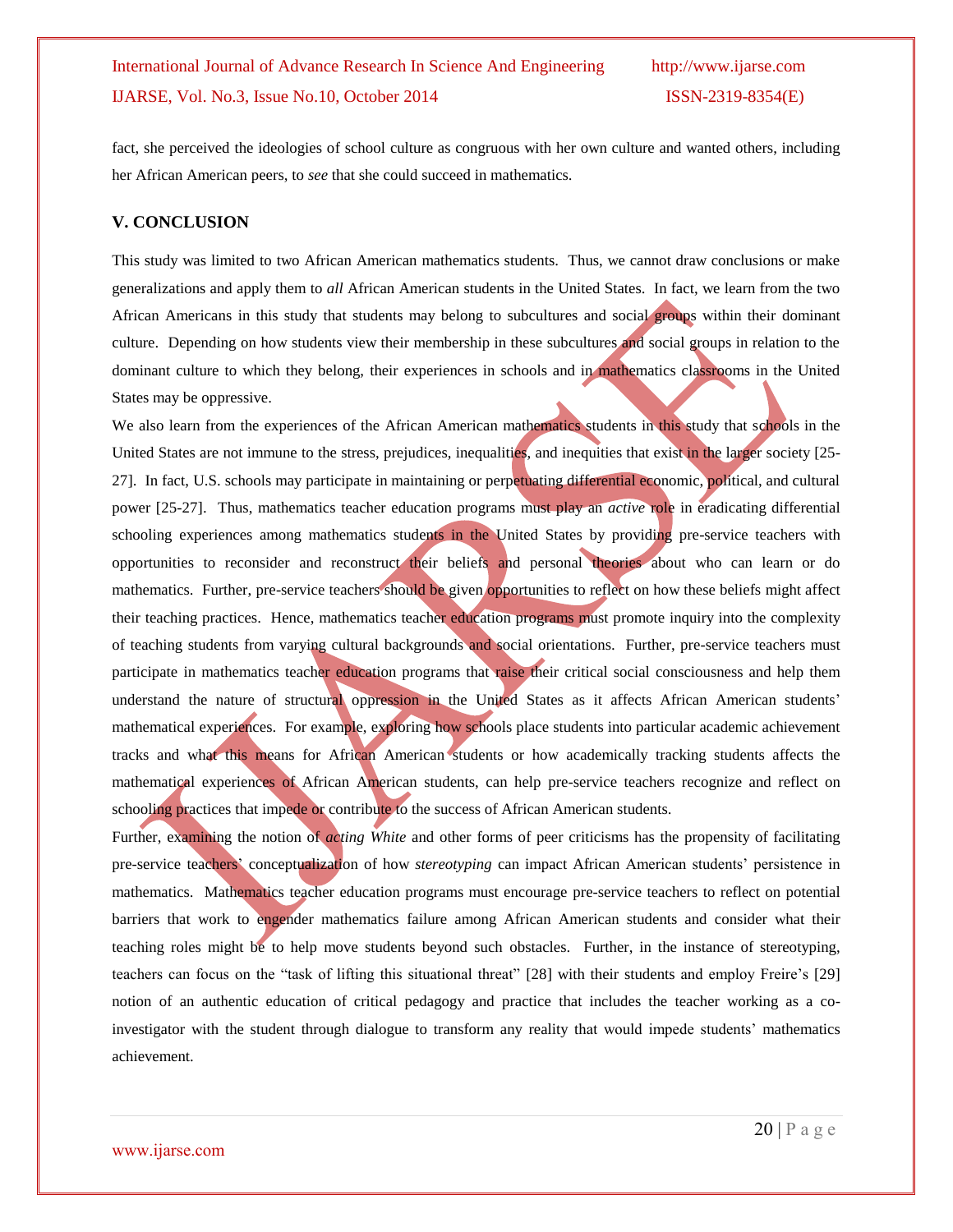As mathematics teacher educators, we must urge pre-service teachers, as well as in-service teachers, to consider the social realities of students while recognizing the complex interactions of processes that affect their experiences in mathematics. Conceptualizing students' mathematical experiences in the context of their social realities is fundamental in cultivating schools and mathematics classrooms in the United States where *all* students can and will succeed in mathematics.

#### **REFERENCES**

- [1] National Council of Teachers of Mathematics, *Curriculum and evaluation standards for school mathematics* (Reston, VA: Authors, 1989).
- [2] National Council of Teachers of Mathematics, *Professional standards for teaching mathematics* (Reston, VA: Authors, 1991).
- [3] National Council of Teachers of Mathematics, *Assessment* standards for school mathematics (Reston, VA: Authors, 1995).
- [4] National Council of Teachers of Mathematics, *Principles and standards for school mathematics (*Reston, VA: Authors, 2000).
- [5] G. M. A. Stanic, Social inequality, cultural discontinuity, and equity in mathematics education, *Peabody Journal of Education*, 66, 1991, 57-71.
- [6] G. Gay, *Culturally responsive teaching: Theory, research, and practice* (New York: Teachers College Press, 2000).
- [7] G. Ladson-Billings, Making mathematics meaningful in multicultural contexts, In W. G. Secada, E. Fennema, and L. B. Adajian (Eds.), *New directions for equity in mathematics education* (New York: Cambridge University Press, 1995, 126-145).
- [8] J. Kozol, *Savage inequalities: Children in America's schools* (New York: Crown, 1991).
- [9] G. Ladson-Billings, *The dreamkeepers: Successful teachers of African American children* (San Francisco: Jossey-Bass Publishers, 1994).
- [10] P. Noguera, The trouble with black boys: The role and influence of environmental and cultural factors on the academic performance of African American males, *Urban Education*, 38(4), 2003, 431-459.
- [11] S. Nieto, *The light in their eyes: Creating multicultural learning communities* (New York: Teachers College Press, 1999).
- [12] S. E. Anderson, Worldmath curriculum: Fighting eurocentrism in mathematics, *The Journal of Negro Education,* 59*,* 1990, 348-359.
- [13] J. Boaler, and J. G. Greeno, Identity, agency, and knowing in mathematics worlds, In J. Boaler (Ed.), *Multiple perspectives on mathematics teaching and learning* (Wesport, CT: Greenwood Publishing Group, Inc., 2000, 171-189).

www.ijarse.com